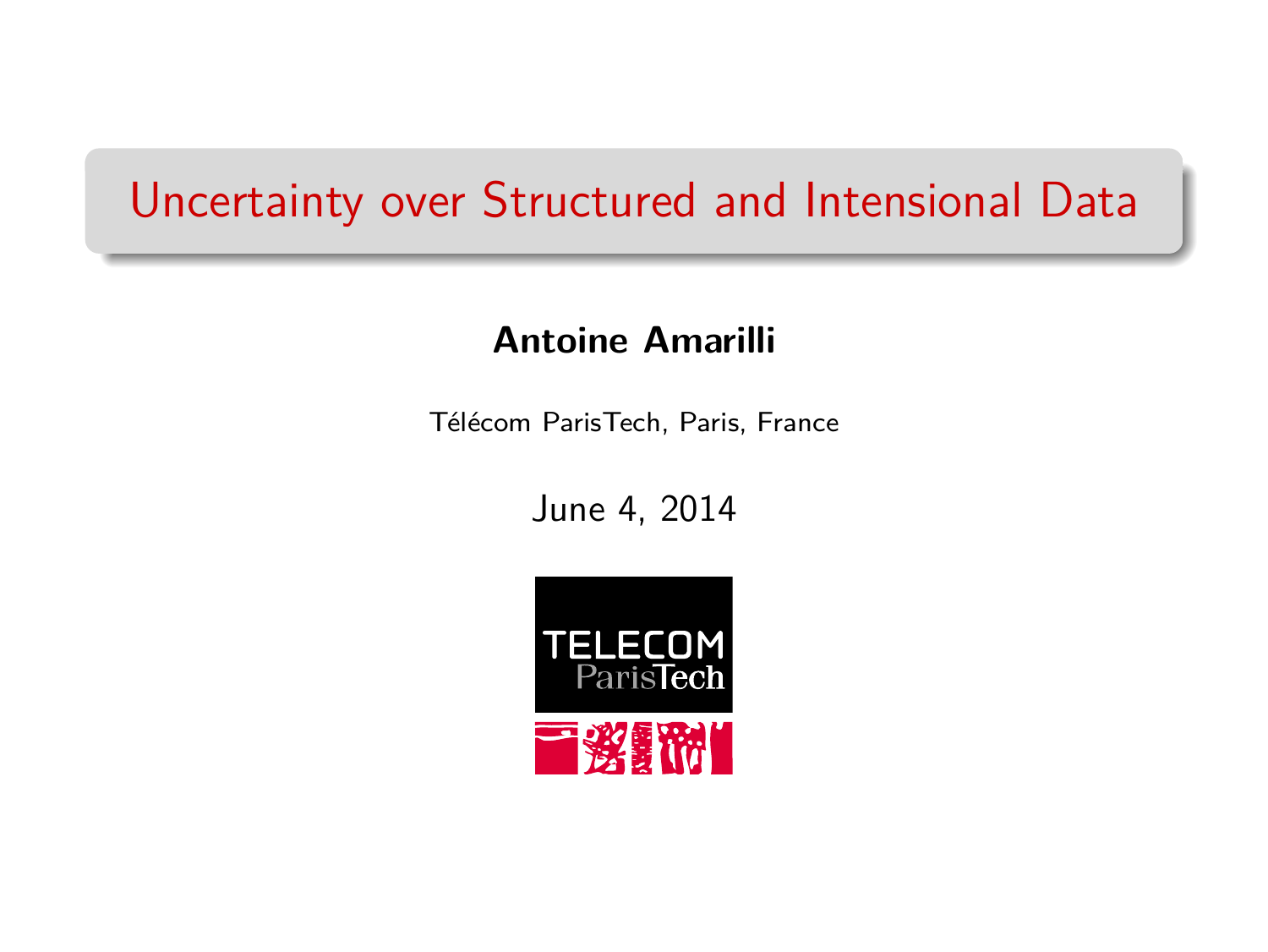• PhD project (supervised by Pierre Senellart)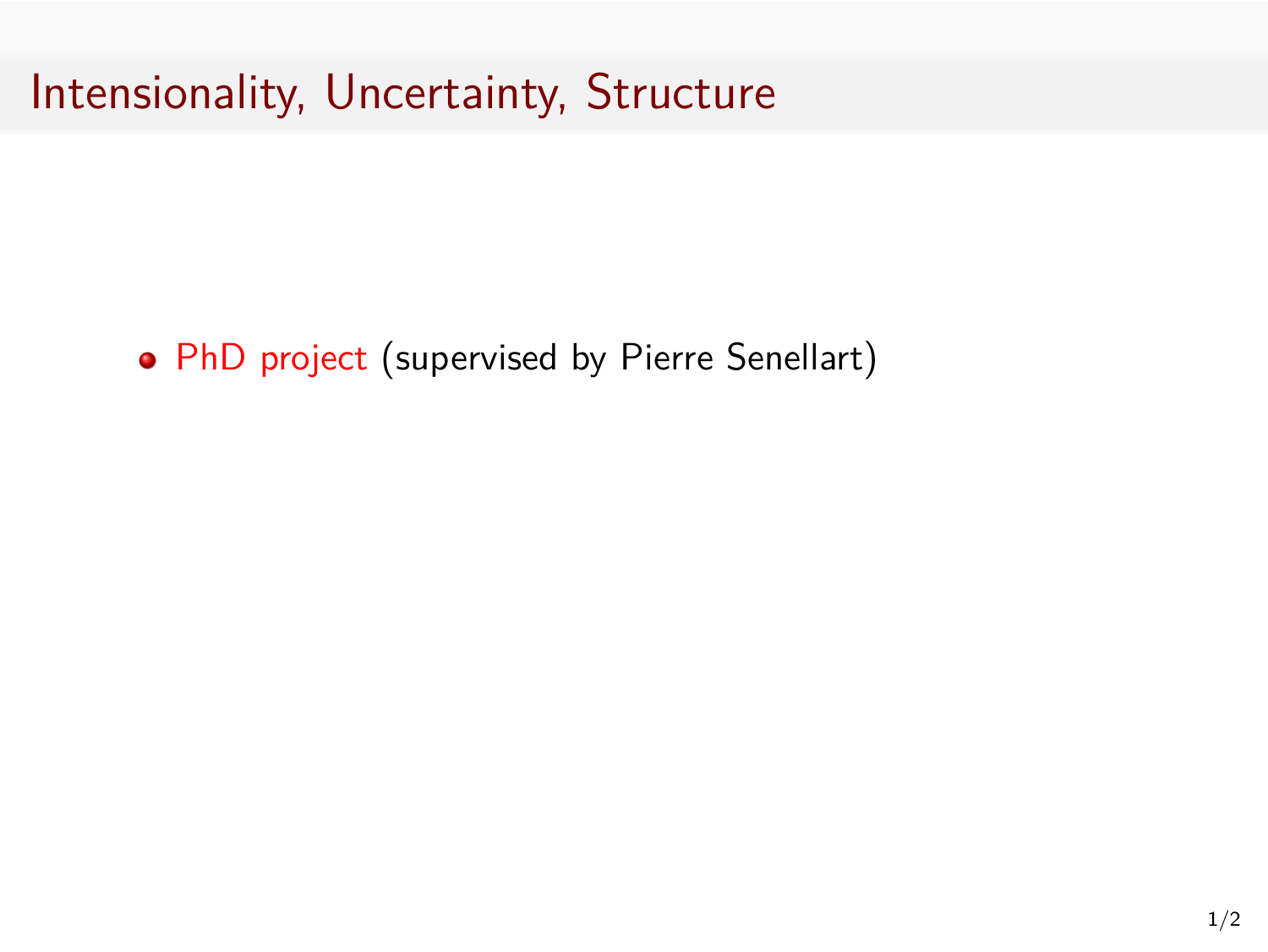- PhD project (supervised by Pierre Senellart)
- Answer knowledge acquisition needs over Web data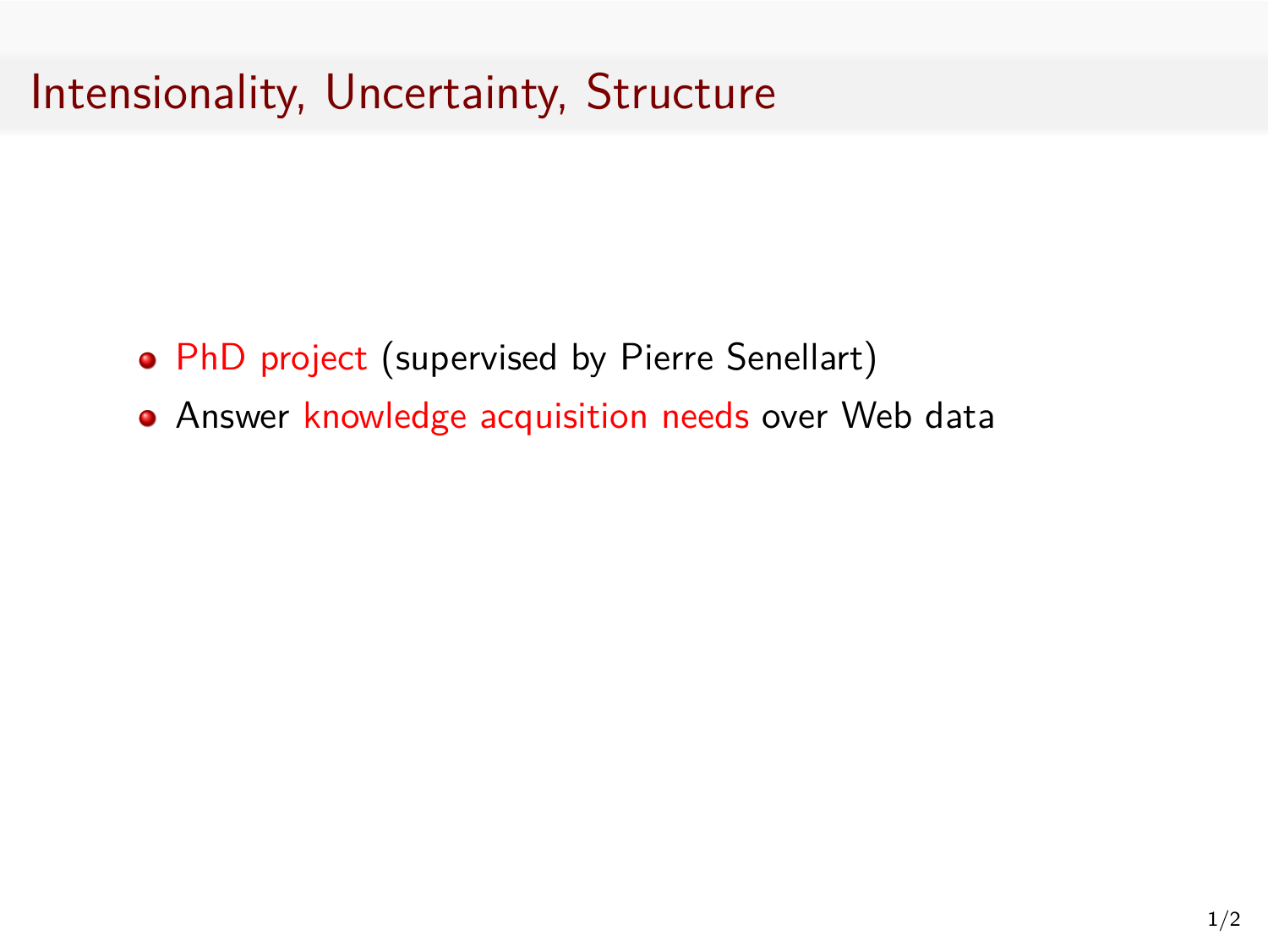- PhD project (supervised by Pierre Senellart)
- **Answer knowledge acquisition needs over Web data**
- Must take into account: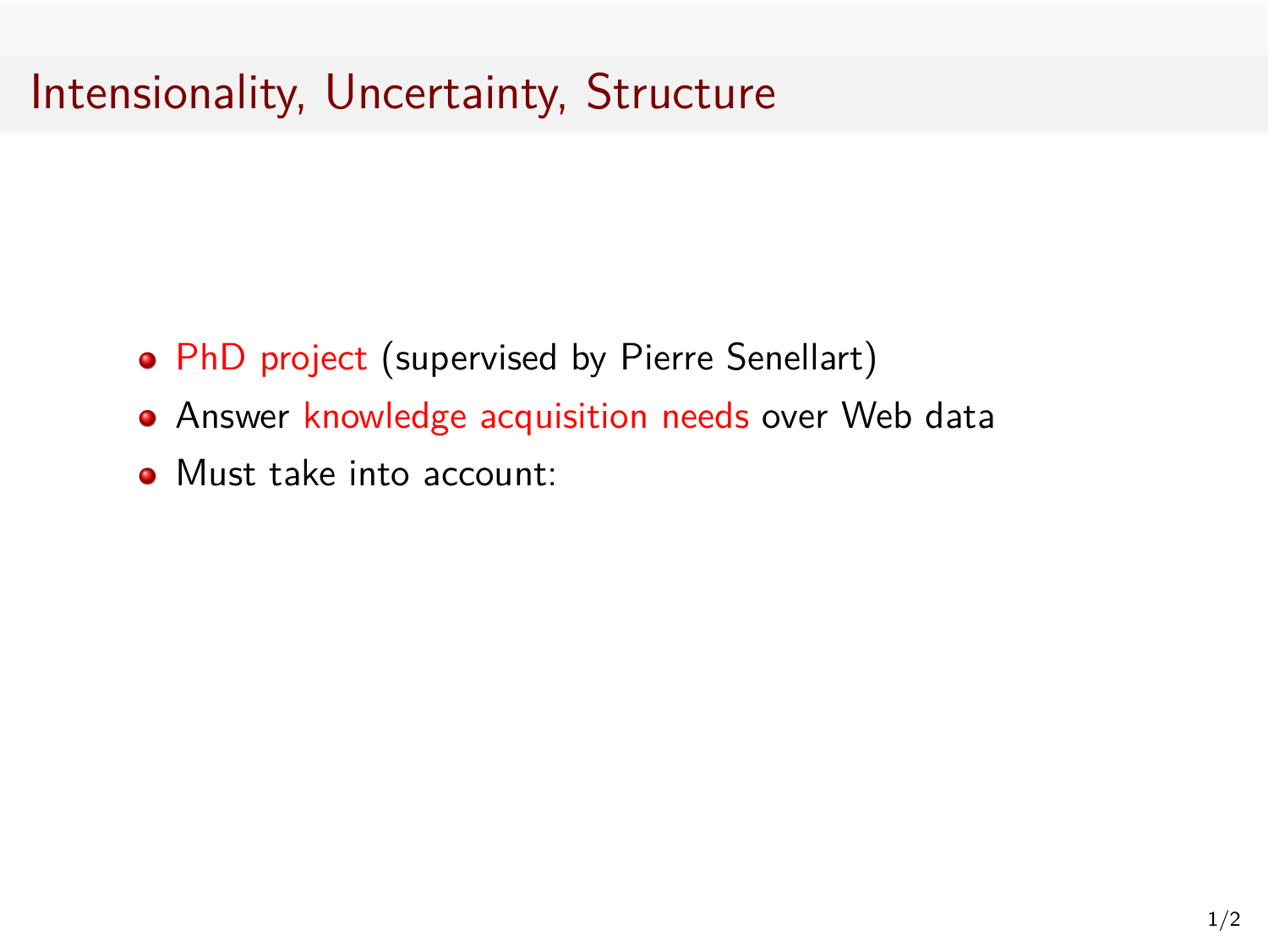- PhD project (supervised by Pierre Senellart)
- **Answer knowledge acquisition needs over Web data**
- **Must take into account:**

Intensionality. Cannot access all data, fine-grained cost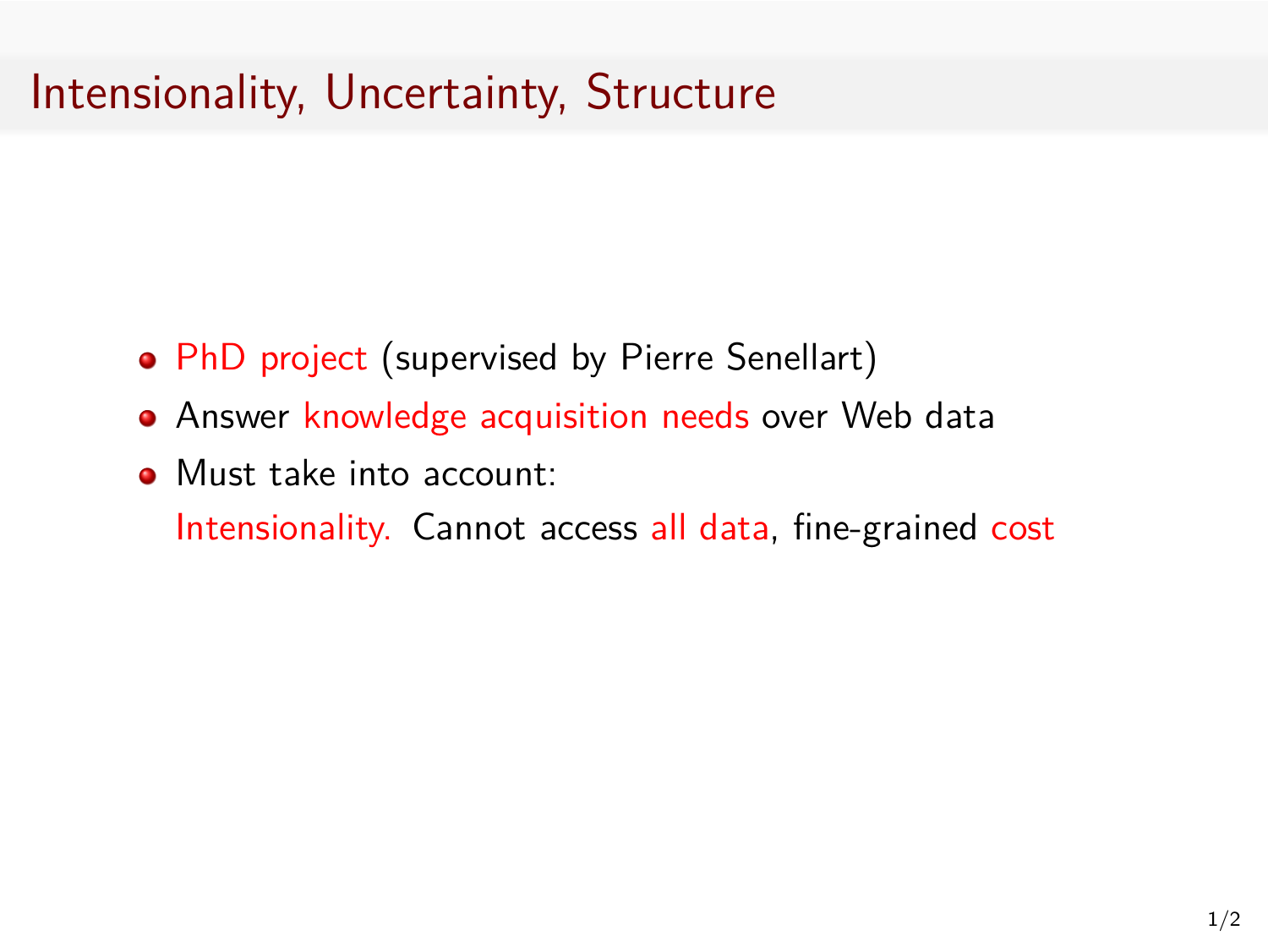- PhD project (supervised by Pierre Senellart)
- **Answer knowledge acquisition needs over Web data**
- **Must take into account:**

Intensionality. Cannot access all data, fine-grained cost Uncertainty. Results may be wrong or imprecise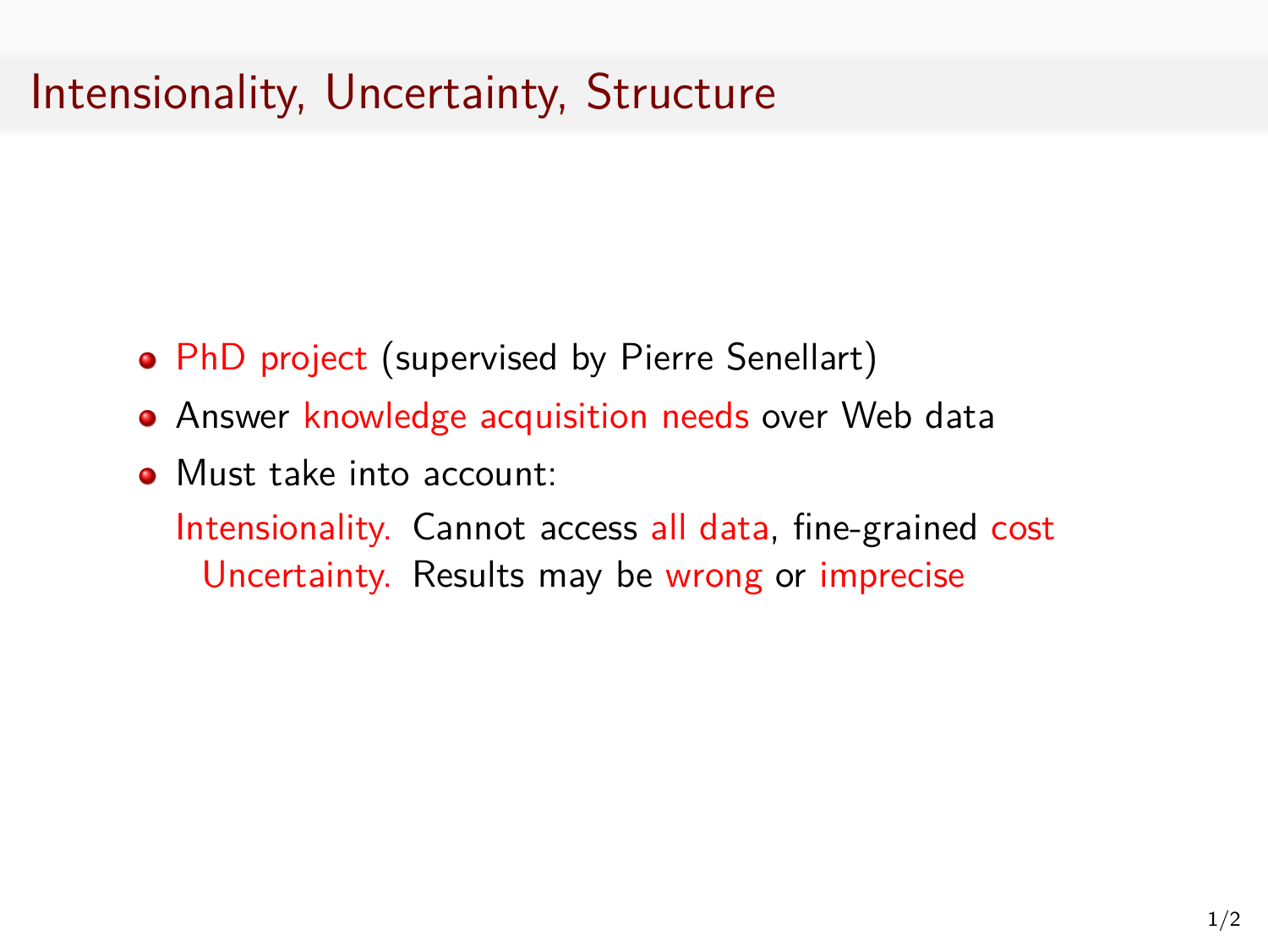- PhD project (supervised by Pierre Senellart)
- **Answer knowledge acquisition needs over Web data**
- **Must take into account:**

Intensionality. Cannot access all data, fine-grained cost Uncertainty. Results may be wrong or imprecise Structure. Relational DBs, XML trees, RDF graphs, etc.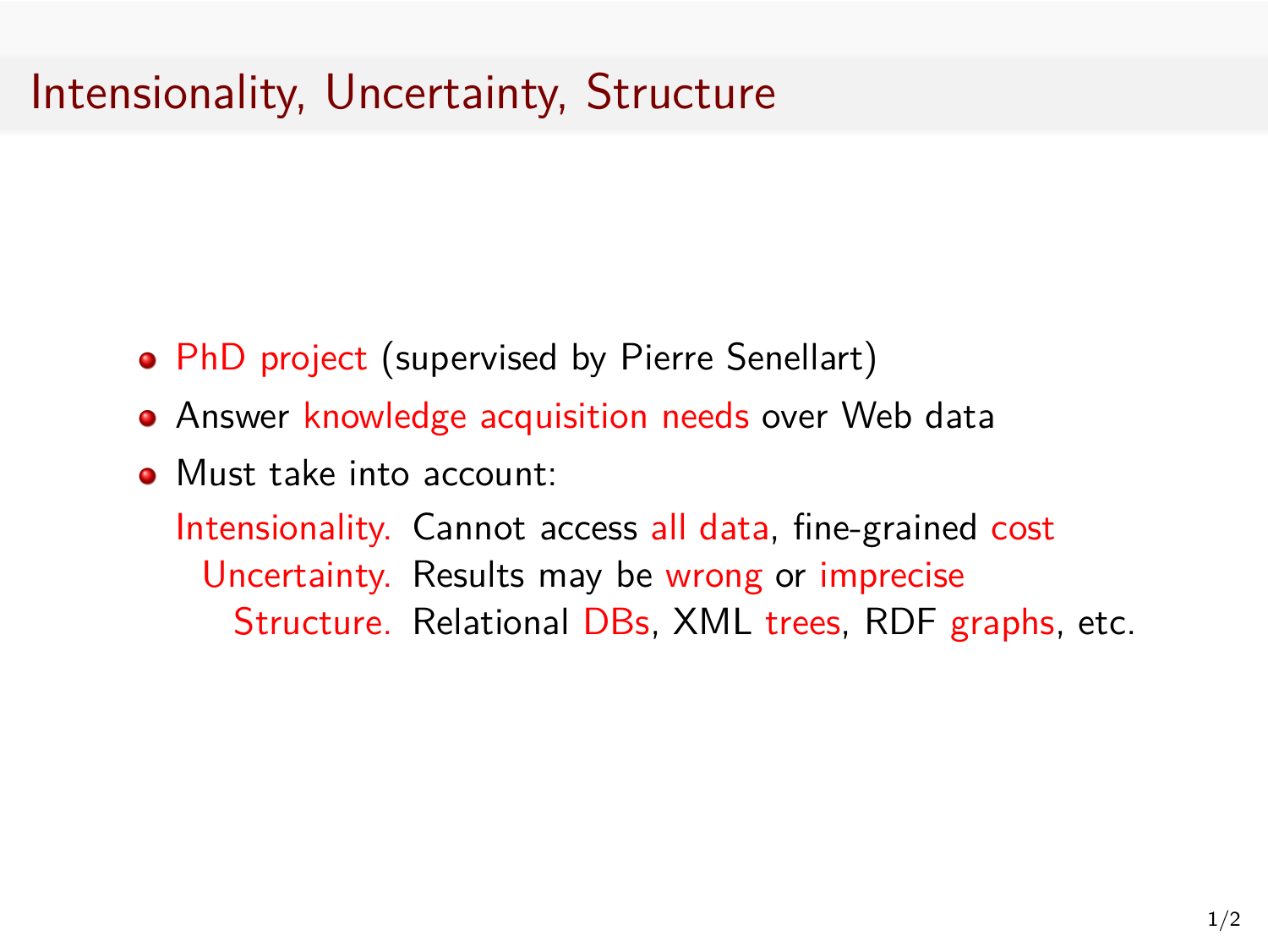Relational DB with uncertain facts, independent probabilities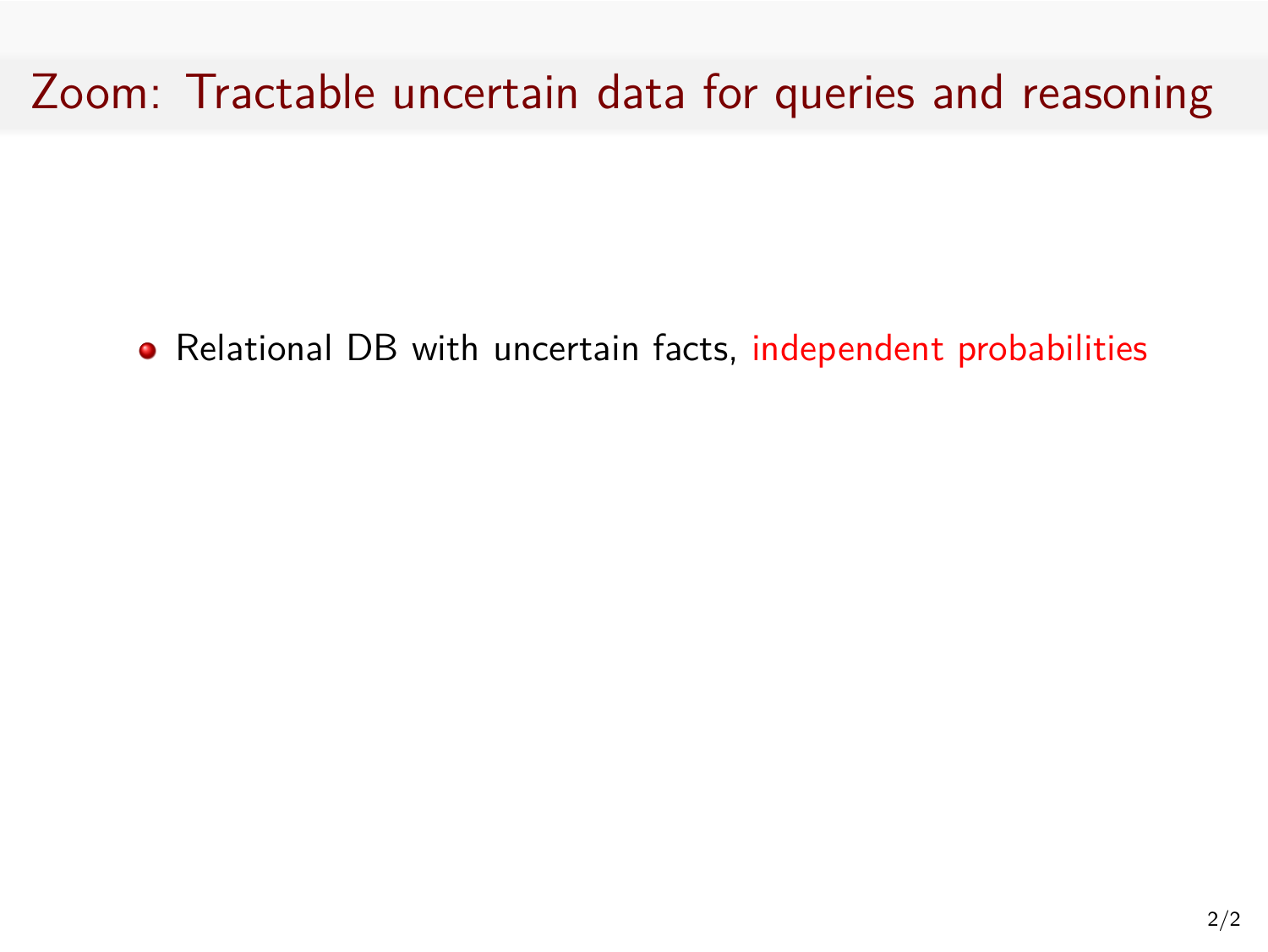- Relational DB with uncertain facts, independent probabilities
- $\bullet$  CQ evaluation already  $\#P$ -hard in the DB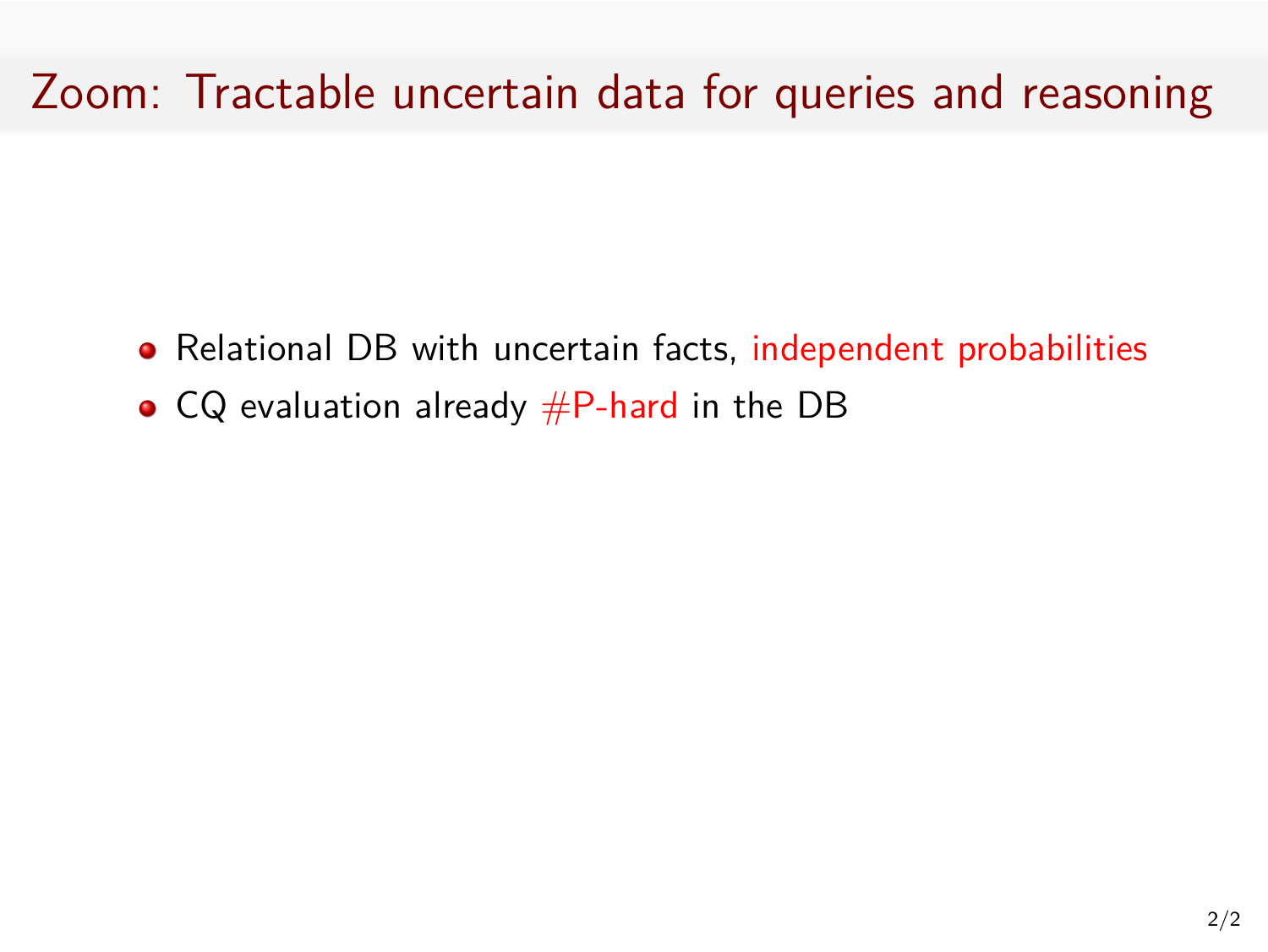- Relational DB with uncertain facts, independent probabilities
- $CQ$  evaluation already  $\#P$ -hard in the DB
- But what if we restrict the treewidth?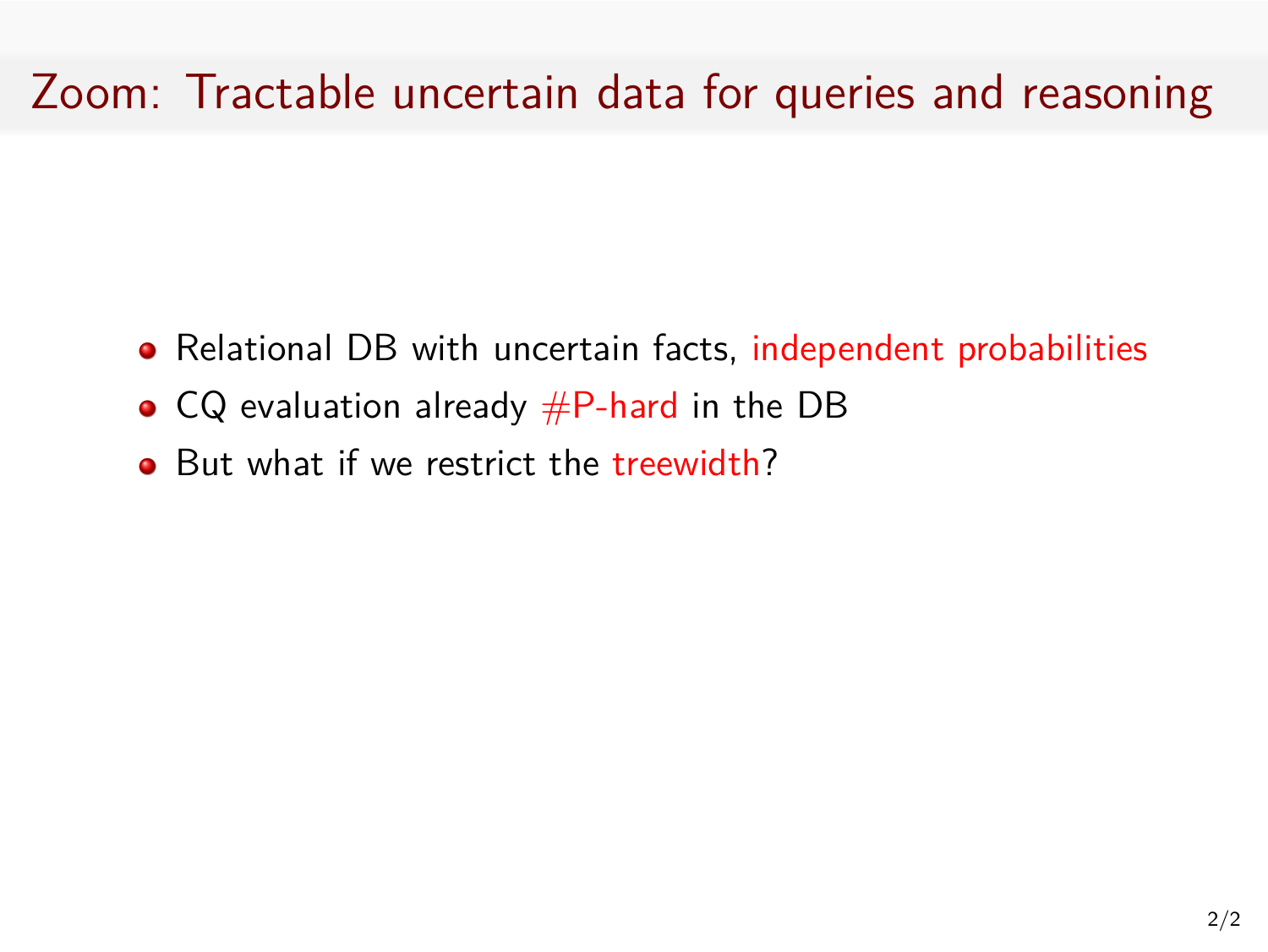- Relational DB with uncertain facts, independent probabilities
- $CQ$  evaluation already  $\#P$ -hard in the DB
- But what if we restrict the treewidth?
- *⇒* CQ evaluation has linear data complexity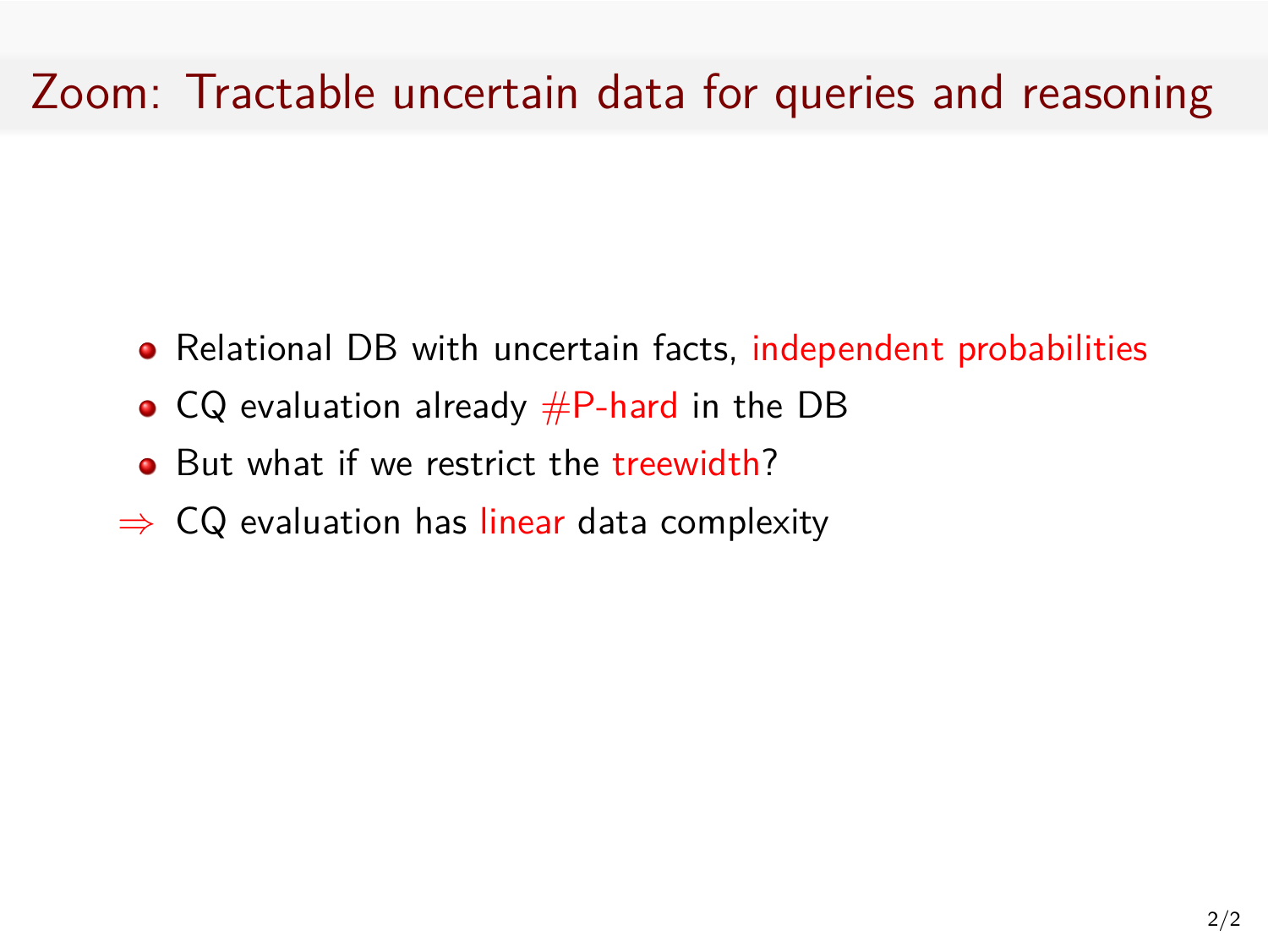- Relational DB with uncertain facts, independent probabilities
- $CQ$  evaluation already  $\#P$ -hard in the DB
- But what if we restrict the treewidth?
- *⇒* CQ evaluation has linear data complexity
- *⇒* Can we have tree-decomposition–compatible correlations?